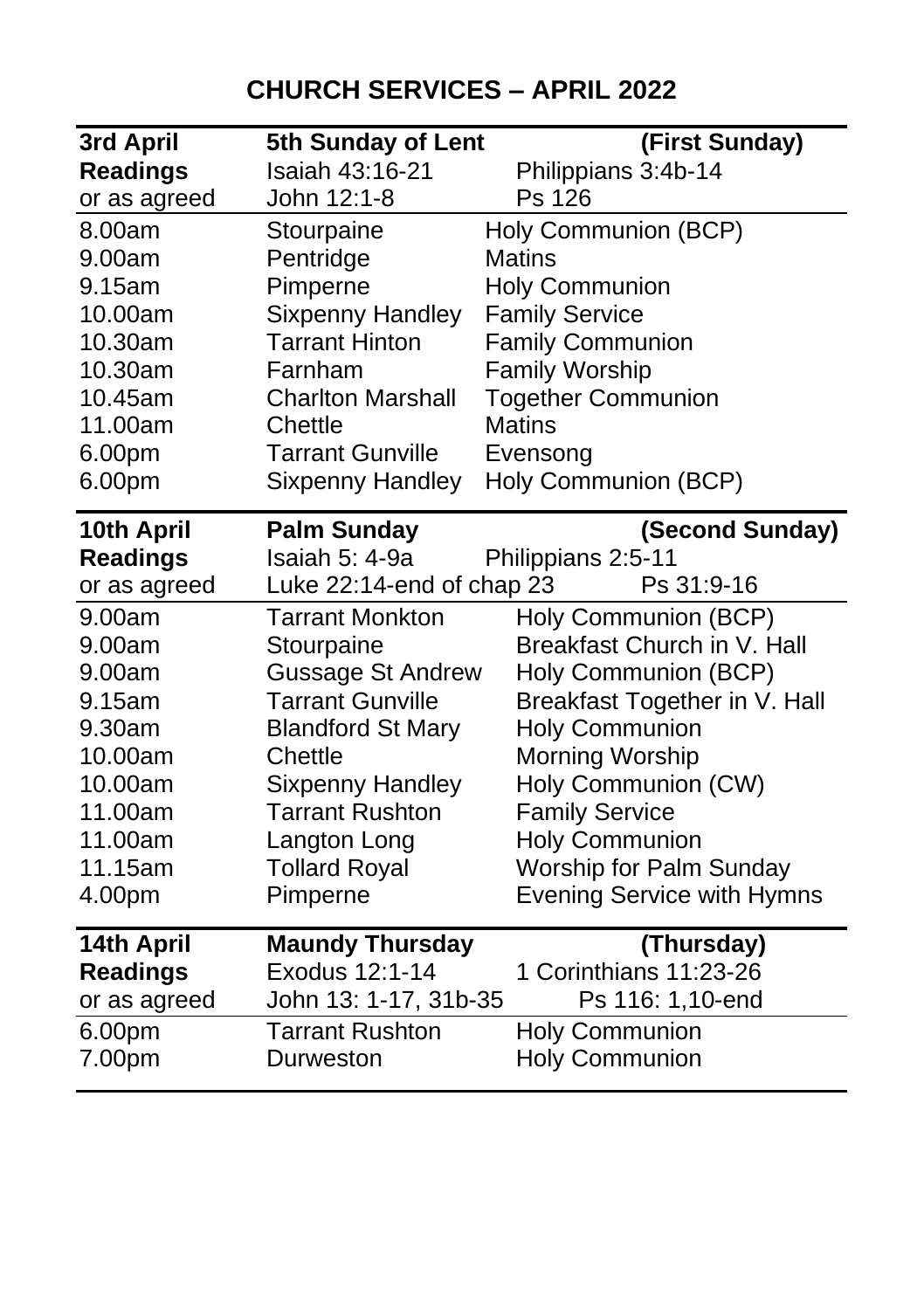| 15th April<br><b>Readings</b><br>or as agreed                                                                                                       | <b>Good Friday</b><br>Isaiah 52:13-end of 53                                                                                                                                                                                                                                     | (Friday)<br>John 18:1 - 19:42<br>Hebrews 10:16-25 or 4:14-16; 5:7-9 Psalm 22                                                                                                                                                                                                                                                                                                                               |
|-----------------------------------------------------------------------------------------------------------------------------------------------------|----------------------------------------------------------------------------------------------------------------------------------------------------------------------------------------------------------------------------------------------------------------------------------|------------------------------------------------------------------------------------------------------------------------------------------------------------------------------------------------------------------------------------------------------------------------------------------------------------------------------------------------------------------------------------------------------------|
| 9.30am<br>10:00am<br>10.00am<br>2.00pm<br>2.00pm<br>2.00pm<br>3.30pm<br>16th April                                                                  | Sixpenny Handley<br>Pimperne<br><b>Blandford St Mary</b><br>Pimperne<br><b>Charlton Marshall</b><br>Pentridge<br>Langton Long<br><b>Easter Eve</b>                                                                                                                               | Children's Easter Garden activity<br><b>Hot Cross Bun Service</b><br><b>Messy Easter</b><br>Hour at the Cross<br><b>Reflective Service</b><br><b>Quiet time for Reflection</b><br><b>Reflective Service</b><br>(Saturday)                                                                                                                                                                                  |
| <b>Readings</b><br>8.00pm<br>8.00pm                                                                                                                 | As agreed<br>Stourpaine<br><b>Sixpenny Handley</b>                                                                                                                                                                                                                               | Easter Vigil Bonfire<br><b>Easter Service of Light</b>                                                                                                                                                                                                                                                                                                                                                     |
| 17th April<br><b>Readings</b><br>or as agreed                                                                                                       | <b>Easter Day</b><br>Acts 10:34-43                                                                                                                                                                                                                                               | (Third Sunday)<br>1 Corinth 15:19-26<br>John 20:1-18 or Luke 24:1-12<br>Ps 118:14-24                                                                                                                                                                                                                                                                                                                       |
| 9.00am<br>9.15am<br>9.15am<br>9.30am<br>10.00am<br>10.00am<br>10.30am<br>10.30sam<br>11.00am<br>11.00am<br>11.00am<br>11.00am<br>11.00am<br>11.15am | Farnham<br><b>Tarrant Monkton</b><br>Pimperne<br>Spetisbury<br>Chettle<br><b>Sixpenny Handley</b><br><b>Tarrant Gunville</b><br><b>Tollard Royal</b><br><b>Tarrant Hinton</b><br><b>Tarrant Keyneston</b><br>Langton Long<br>Stourpaine<br><b>Charlton Marshall</b><br>Pentridge | Easter Communion (breakfast after)<br><b>Family Communion</b><br><b>Easter Communion</b><br><b>Holy Communion</b><br>Easter Worship with Egg Hunt<br>Holy Communion (CW)<br><b>Family Communion</b><br><b>Easter Communion</b><br>Family Communion at Easter Sepulchre<br><b>Holy Communion</b><br><b>Holy Communion</b><br><b>Easter Communion</b><br>Holy Communion by extension<br>Holy Communion (BCP) |